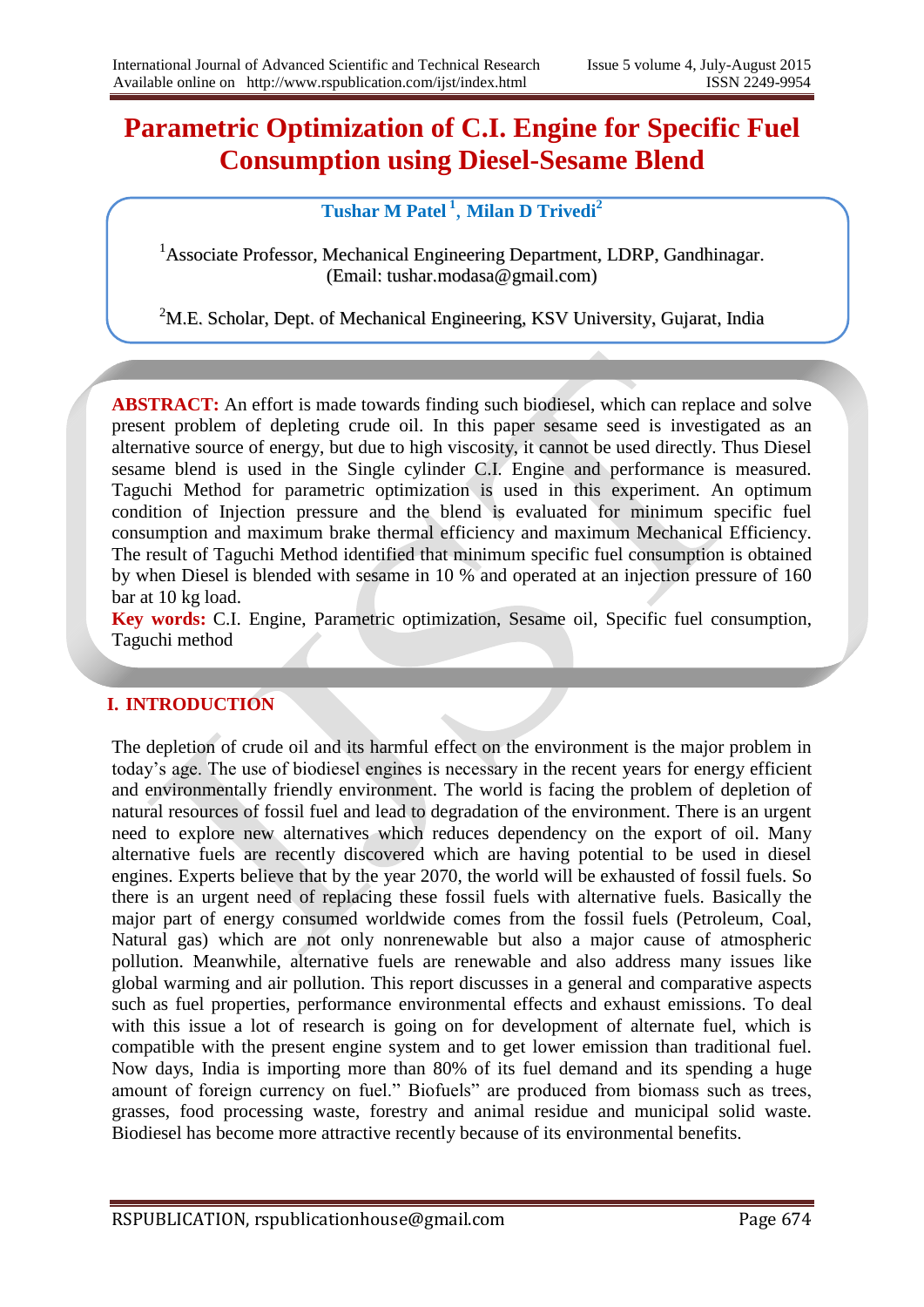#### **II. LITERATURE REVIEW**

Shailaja et al did research on Performance Evaluation of a Diesel Engine with Sesame Oil Biodiesel and its Blends with Diesel. Blends used are B10, B20, B25, B30, B40 and the results show that brake thermal efficiency and mechanical efficiency increase with increase in load, B25 and B60 give maximum brake thermal efficiency and mechanical efficiency respectively. Highest indicated thermal efficiency is obtained for B100 [1].Prof Bhave et al in his paper entitled performance and emission of sesame oil methyl ester in compression ignition engine shown the result of his experiment performed by using sesame methyl ester prepared by transesterification process. Various blends of different proportions of Sesame Oil Methyl Ester (SOME) and diesel ranging from 20% to 100% were used to run this single cylinder engine. BSEC is found to decrease with increase in load. The specific fuel consumption of ester was generally higher than diesel, mainly due to low volatility and high fuel flow rates due to the high density of SOME [2]. Şehmus et al presented study of [the](http://www.sciencedirect.com/science/article/pii/S0960148107003710)  comparison of engine performance [and exhaust emission characteristics of](http://www.sciencedirect.com/science/article/pii/S0960148107003710) sesame oil– diesel [fuel mixture with](http://www.sciencedirect.com/science/article/pii/S0960148107003710) diesel fuel in direct injection diesel engine which shows that the engine power and torque of the mixture of sesame oil–diesel fuel are close to the values obtained from diesel fuel and the amounts of exhaust emissions are lower than those of diesel fuel [3]. Banapurmath et al in his article performance and emission characteristics of a DI compression ignition engine operated on Honge, Jatrpoha and sesame oil methyl esters showed results that Engine performance in terms of higher brake thermal efficiency and lower emissions (HC, CO, NOX) with sesame oil methyl ester operation was observed compared to methyl esters of Honge and Jatropha oil operation [4].

#### **III. PROPERTY OF VARIOUS OILS**

| <b>Oils</b>        | <b>Kinematic</b><br><b>Viscosity</b><br>$(m^2/s \text{ at } 40^\circ \text{ C})$ | <b>Density</b><br>(kg/m <sup>3</sup> ) | <b>Calorific</b><br>Value<br>(MJ/kg) | <b>Flash Point</b><br>$(^{\circ}C)$ | <b>Cetane</b><br><b>Number</b> |
|--------------------|----------------------------------------------------------------------------------|----------------------------------------|--------------------------------------|-------------------------------------|--------------------------------|
| Diesel             | 2.75                                                                             | 835                                    | 42.25                                | 66                                  | 47                             |
| Sesame             | 35.5                                                                             | 913                                    | 39.34                                | 260                                 | 40.2                           |
| Linseed            | 27.2                                                                             | 923                                    | 39.3                                 | 241                                 | 34.6                           |
| Palm               | 39.6                                                                             | 918                                    | 36.5                                 | 271                                 | 42                             |
| Corn               | 34.9                                                                             | 909                                    | 39.5                                 | 277                                 | 37.6                           |
| Thumbs             | 31.52                                                                            | 905                                    | 39.78                                | 201                                 | 45                             |
| <b>Babassu</b>     | 30.3                                                                             | 946                                    |                                      | 150                                 | 38                             |
| Tallow             |                                                                                  |                                        | 40                                   | 201                                 |                                |
| Jatropha           | 49.9                                                                             | 921                                    | 39.7                                 | 240                                 | $40 - 45$                      |
| Karanja            | 46.5                                                                             | 929                                    | 38.8                                 | 248                                 | 40                             |
| Rapeseed           | 37                                                                               | 911                                    | 39.7                                 | 246                                 | 37.5                           |
| Neem               | 57                                                                               | 938                                    | 39.4                                 | 295                                 | 47                             |
| Sunflower          | 33.9                                                                             | 916                                    | 39.6                                 | 274                                 | 37.1                           |
| Soybean            | 32.6                                                                             | 914                                    | 39.6                                 | 254                                 | 38                             |
| Coconut            | 27.7                                                                             | 915                                    | 37.1                                 | 281                                 | 52                             |
| <b>Cotton Seed</b> | 33.5                                                                             | 914                                    | 39.4                                 | 234                                 | 42                             |
| Rice Bran          | 28.7                                                                             | 937                                    | 38.9                                 | 200                                 | 30                             |
| Peanut             | 39.6                                                                             | 902                                    | 39.7                                 | 271                                 | 42                             |

Table 1. Properties of Various oils [9]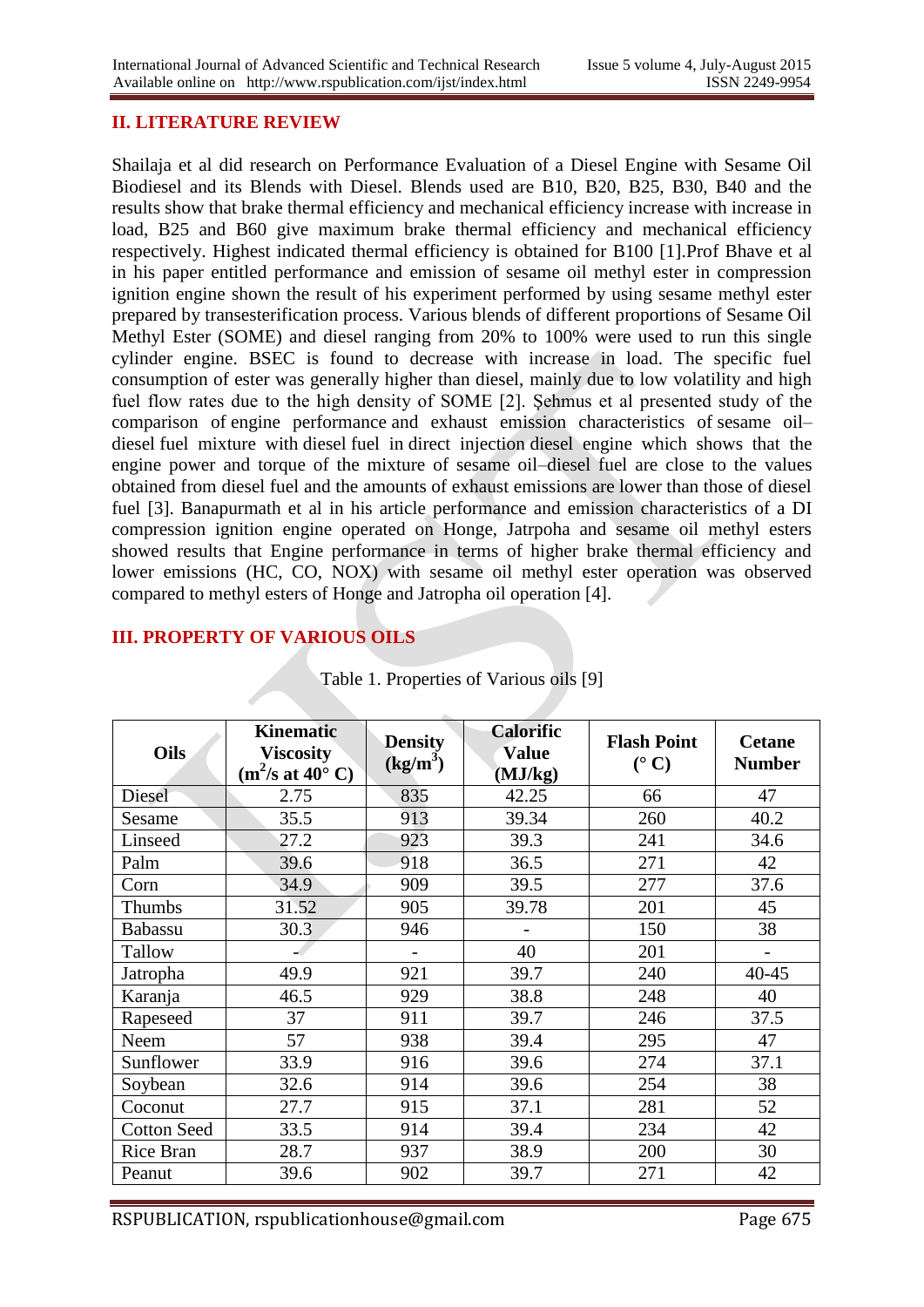Table 1 shows property of various oils. In this research work, sesame seed was investigated as an alternate source of biofuels, although cost of sesame oil is high but can be cultivated. If beneficial results are found, then sesame seed can be cultivated and production cost can go down.

## **IV. METHODOLOGY**

In this experiment three parameters were selected Injection Pressure, different blend proportion and loading condition. For parametric optimization here Taguchi Method is selected. Taguchi Method is a process/product optimization method that is based on 8-steps of planning, conducting and evaluating results of matrix experiments to determine the best levels of control factors.



Fig 1: Flow Chart of Taguchi Method [5]

Fig 1 shows flow chart for the process and in which first of all goal is defined, then parameters are selected based on that orthogonal array in our case L16 array is selected. After that an experiment is conducted and response curve is generated using Minitab Software. Final results are predicted for optimum condition.

In Taguchi Method the word "optimization" implies "determination of the finest levels of control factors". In turn, the BEST levels of control factors are those that maximize the Signal-to-Noise ratios. The Signal-to-Noise ratios are log functions of desired output characteristics. The experiments, that are conducted to determine the BEST levels, are based on "Orthogonal Arrays", are balanced with respect to all control factors and yet are minimum in number. This in turn implies that the resources (materials and time) required for the experiments are also minimum [7].

Taguchi method divides all problems into 2 categories – static or dynamic. While the Dynamic problems have a signal factor, the Static problems do not have any signal factor. In Static problems, the optimization is achieved by using 3 Signal-to-Noise ratios - smaller-the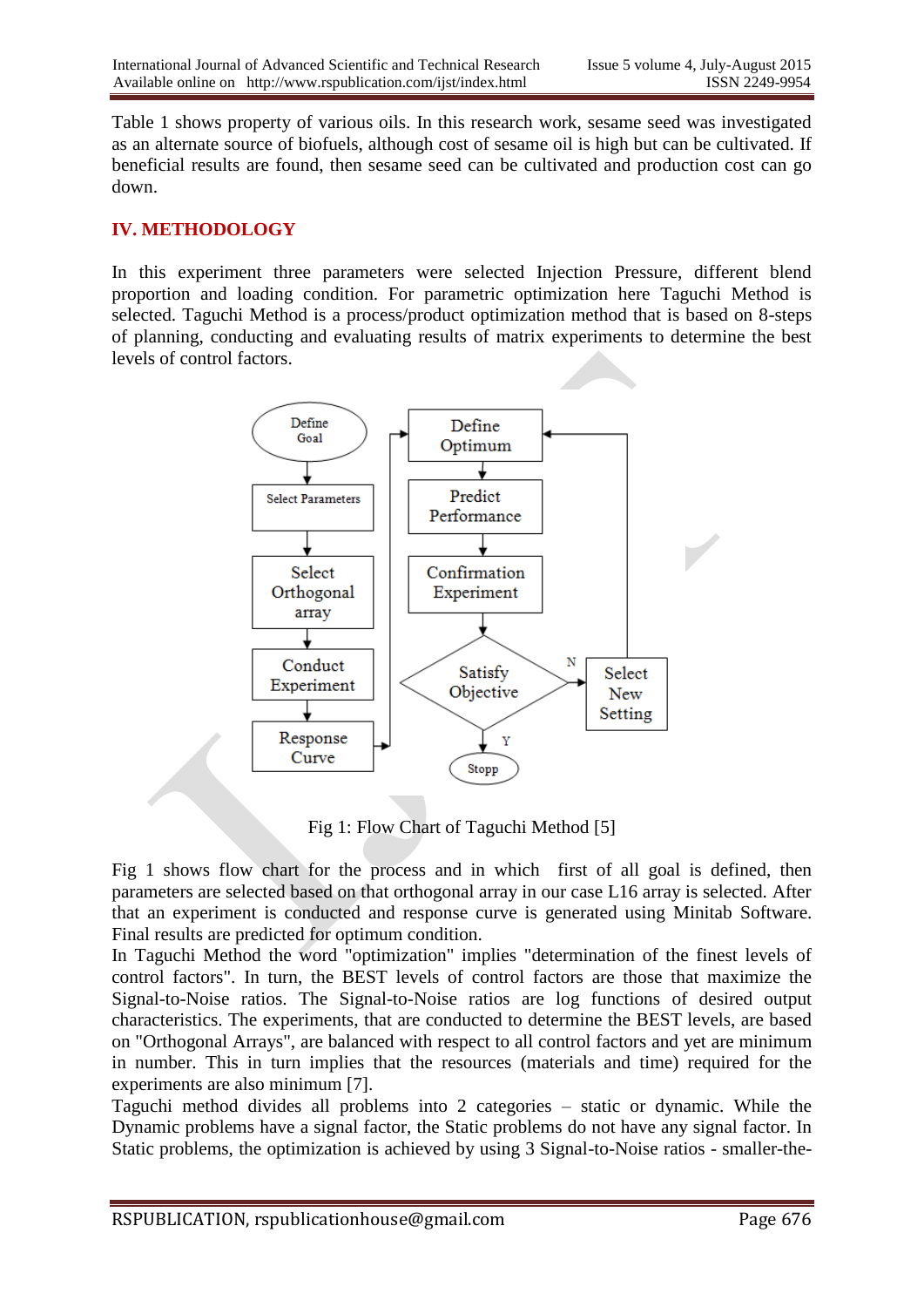better, larger the better and nominal-the-best. In Dynamic problems, the optimization is achieved by using 2 Signal-to-Noise ratios - Slope and Linearity [7].

#### **V. EXPERIMENTAL SETUP**

Engine setup available is a single cylinder, four stroke, multi-fuel, research engine connected to eddy type dynamometer for loading. The operation mode of the engine works on two different modes i.e. petrol and diesel with some necessary changes. In both modes the compression ratios can be varied without stopping the engine and without altering the combustion chamber geometry by specially designed tilting cylinder block arrangement.



The injection point and spark point can be tented for research tests. Setup is provided with necessary instruments for combustion pressure, Diesel line pressure and crank-angle measurements. These signals interface with computer for pressure crank-angle diagrams. Instruments are provided to interface airflow, fuel flow, temperatures and load measurements. The setup has a stand-alone panel box consisting of air box, two fuel flow measurements, process indicator and hardware interface. Rotometers are provided for cooling water and calorimeter water flow measurement. A battery, starter and battery charger provides for engine, electric start arrangement [6].

Engine Parameters are listed below which shows the overall dimensions of the Engine apparatus.

Engine Parameters:

Various engine parametes are described such as number of cylinder , number of strokes, cylinder diameter , stroke length, connecting rod length, orifice diameter, dynamometer arm length, fuel, power speed, Compression ratio range, Injection point variation are described below.

| Sr No.         | <u>————</u><br><b>No. of Cylinders</b> |                           |
|----------------|----------------------------------------|---------------------------|
|                | No. of strokes                         |                           |
| $\overline{2}$ | <b>Cylinder Diameter</b>               | 87.5 mm                   |
| 3              | Stroke Length                          | $110 \text{ mm}$          |
| $\overline{4}$ | Connecting rod Length                  | 234 mm                    |
| 5              | Orifice Diameter                       | $20 \text{ mm}$           |
| 6              | Dynamometer arm Length                 | 185 mm                    |
| 7              | Fuel                                   | Diesel                    |
| 8              | Power                                  | $3.5$ kw                  |
| 9              | Speed                                  | 1500 rpm                  |
| 10             | <b>CR</b> Range                        | 12:1 to 18:1              |
| 11             | Injection point variation              | 0 to 25 $\,^{\circ}$ BTDC |

|  | Table 2. Engine Parameters [8] |  |
|--|--------------------------------|--|
|--|--------------------------------|--|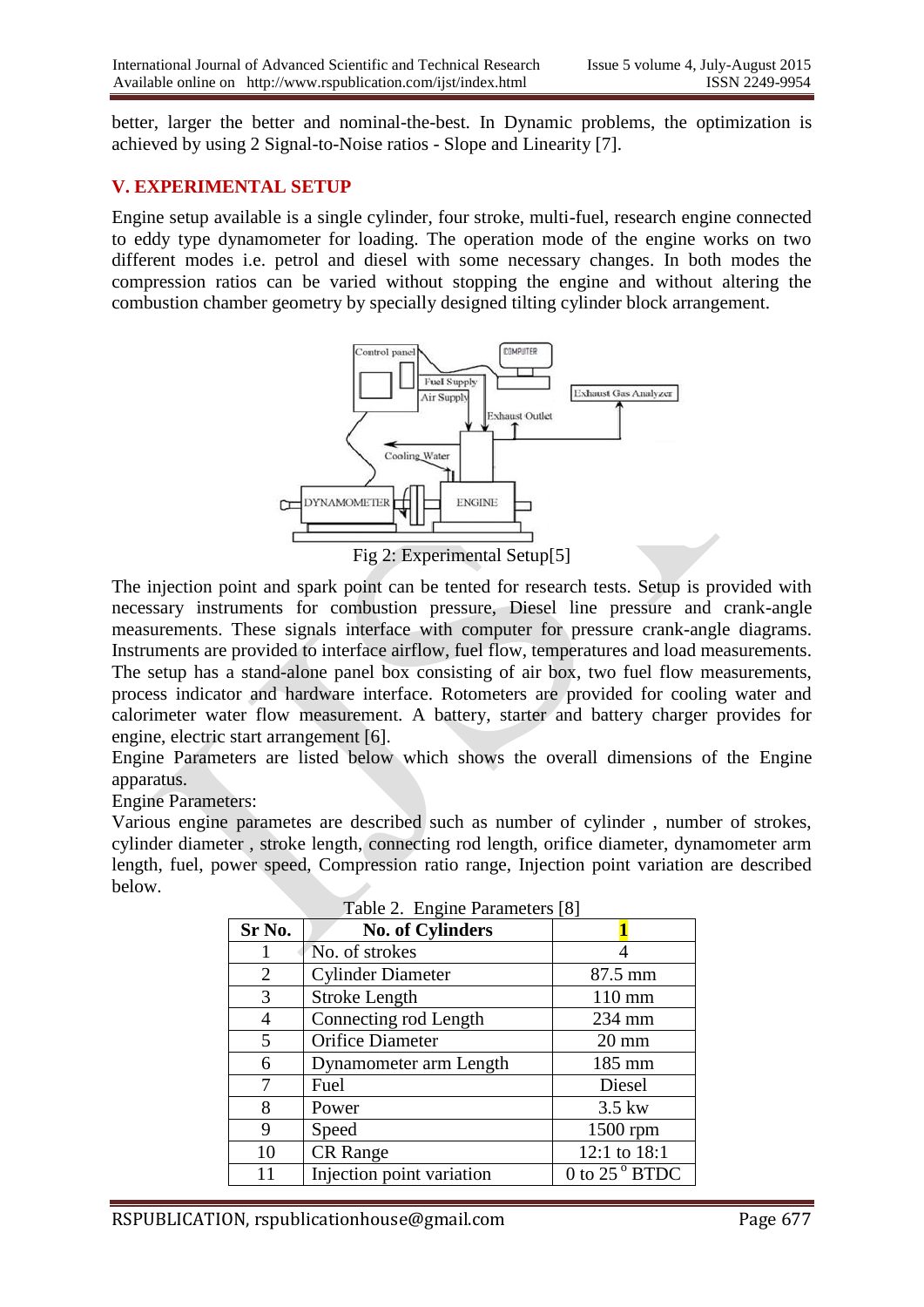Table 2 shows different engine parameters. The setup enables study of VCR engine performance for brake power, indicated power, frictional power, BMEP, IMEP, brake thermal efficiency, indicated thermal efficiency, Mechanical efficiency, volumetric efficiency, specific fuel consumption, A/F ratio, heat balance and combustion analysis. Lab view based Engine Performance Analysis software package "Engine soft" provides for online performance evaluation [8].

### **VI. OBSERVATIONS**

An experiment was performed selecting set of parameters. A software Minitab is used to generate tables for parameters. Below Table 3 shows L16 Orthogonal array. Table 3 shows the L16 orthogonal array which is generated using the Minitab software and value of specific fuel consumption obtained for the given input parameter of blend ratio , injection pressure and load.

| Sr. No.        | <b>Blend Ratio</b> | Injection<br>Pressure (bar) | Load (kg)      | <b>Specific Fuel</b><br><b>Consumption</b><br>(kg/kwh) |
|----------------|--------------------|-----------------------------|----------------|--------------------------------------------------------|
| 1              | <b>B00D100</b>     | 160                         | 1              | 1.3                                                    |
| $\overline{2}$ | <b>B10D90</b>      | 160                         | $\overline{4}$ | 0.22                                                   |
| 3              | <b>B20D80</b>      | 160                         |                | 0.32                                                   |
| $\overline{4}$ | <b>B30D70</b>      | 160                         | 10             | 0.26                                                   |
| 5              | <b>B00D100</b>     | 180                         | $\overline{4}$ | 0.41                                                   |
| 6              | <b>B10D90</b>      | 180                         |                | 1.32                                                   |
| 7              | <b>B20D80</b>      | 180                         | 10             | 0.26                                                   |
| 8              | <b>B30D70</b>      | 180                         | 7              | 0.28                                                   |
| 9              | <b>B00D100</b>     | 200                         | $\overline{7}$ | 0.32                                                   |
| 10             | <b>B10D90</b>      | 200                         | 10             | 0.29                                                   |
| 11             | <b>B20D80</b>      | 200                         |                | 1.14                                                   |
| 12             | <b>B30D70</b>      | 200                         | $\overline{4}$ | 0.44                                                   |
| 13             | <b>B00D100</b>     | 220                         | 10             | 0.27                                                   |
| 14             | <b>B10D90</b>      | 220                         | 7              | 0.32                                                   |
| 15             | <b>B20D80</b>      | 220                         | $\overline{4}$ | 0.43                                                   |
| 16             | <b>B30D70</b>      | 220                         |                | 1.33                                                   |

Table 3.  $L_{16}$  Orthogonal array

## **VII. RESULT AND DISCUSSION**

An analysis of the result is generated with the help of Minitab software. As the difference between two levels is greater, the parametric level, having the highest S/N ratio corresponds to the parameters setting indicates highest performance.

Main effects plot for various parameters such as injection pressure, Load and Blend proportion is being plotted against the Mean of Means of the specific fuel consumption using the Minitab Software as well as the effect of all these parameters were also plotted using the same software for the S/N ratio. Then the results are compared for the optimization of Specific fuel consumption.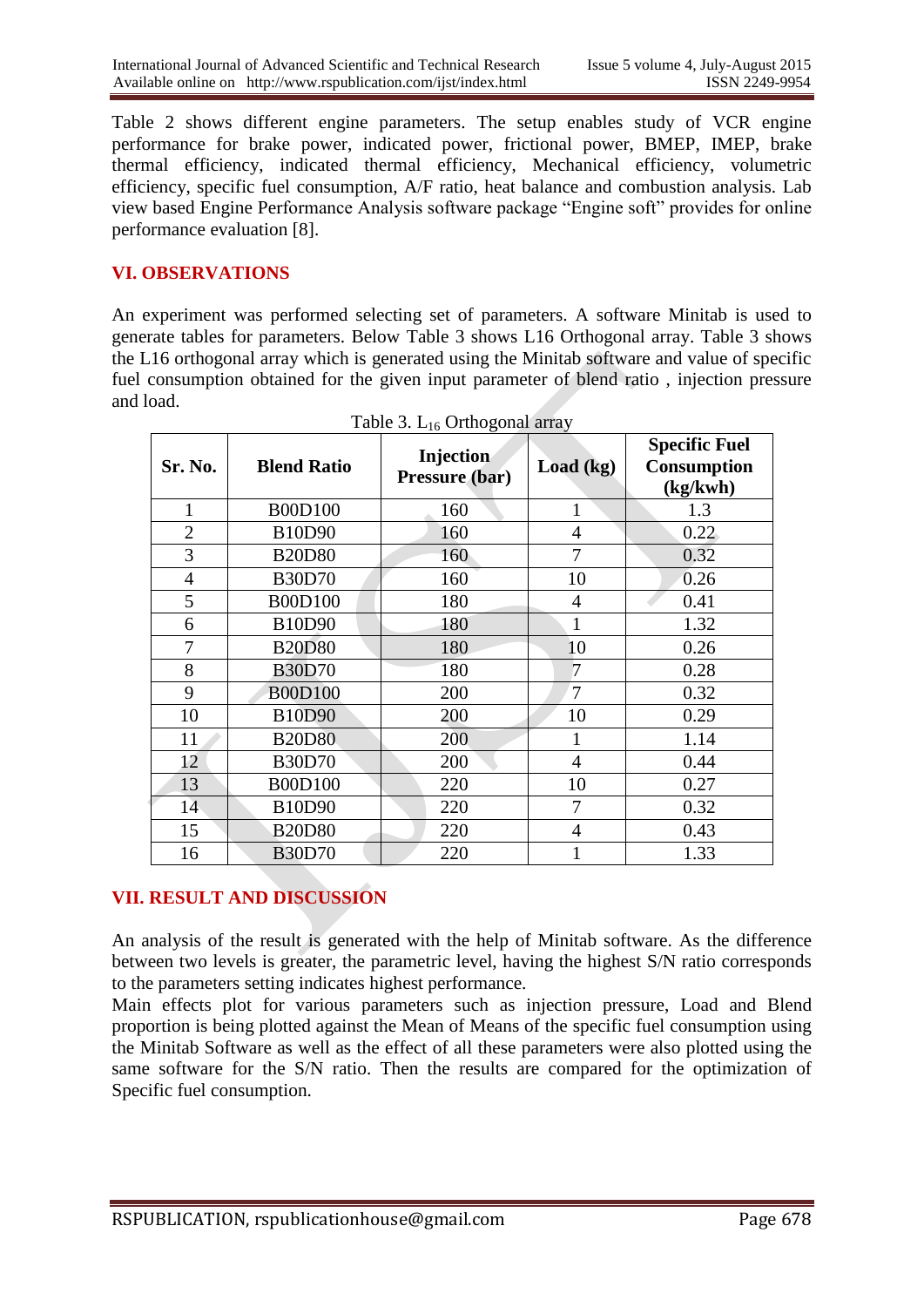

Fig 3: Main effects Plot for Means of Specific Fuel Consumption

From above Fig-3 the mean is an average value for reading taken for a particular parameter. From the graph, mean value is the maximum (0.5875) for 220 bar Injection Pressure and minimum (0.525) for 160 bar injection pressure similarly mean value is maximum (0.5775) for 30% blending and mean value is minimum (0.5375) for 10 and 20% blend, the mean value is the maximum (1.2725) for 1kg load and a minimum (0.27) for 10kg engine load.

| <b>Level</b> | <b>Injection Pressure (bar)</b> | <b>Blend Ratio</b> $(\% )$ | Load (kg) |
|--------------|---------------------------------|----------------------------|-----------|
|              | 0.525                           | 0.575                      | 1.2725    |
|              | 0.5675                          | 0.5375                     | 0.375     |
|              | 0.5475                          | 0.5375                     | 0.31      |
|              | 0.5875                          | 0.5775                     | 0.27      |
| Delta        | 0.0625                          | 0.04                       | 1.0025    |
| Rank         |                                 |                            |           |

Table 4 Response Table for Mean of means of specific fuel consumption

Table 4 shows the value of mean of means of specific fuel consumption. Three parameters are considered hereby namely injection pressure, blend ratio and Load. Delta is the difference from maximum value and minimum value of means of means for a particular parameter. The highest difference suggests that particular parameter has a greater effect. From the table it can be seen that Load has maximum effect after that Injection pressure and lastly Blend ratio of specific fuel consumption.

Similarly, main effect plots for SN ratio is generated using Minitab software as shown in Figure 4. Figure 4 shows the response curve for S/N ratio, the lowest S/N ratio was observed at 220 bar Injection Pressure. It shows that without blending, S/N ratio is minimum and next minimum value for specific fuel consumption is when sesame oil is blended 30% with diesel.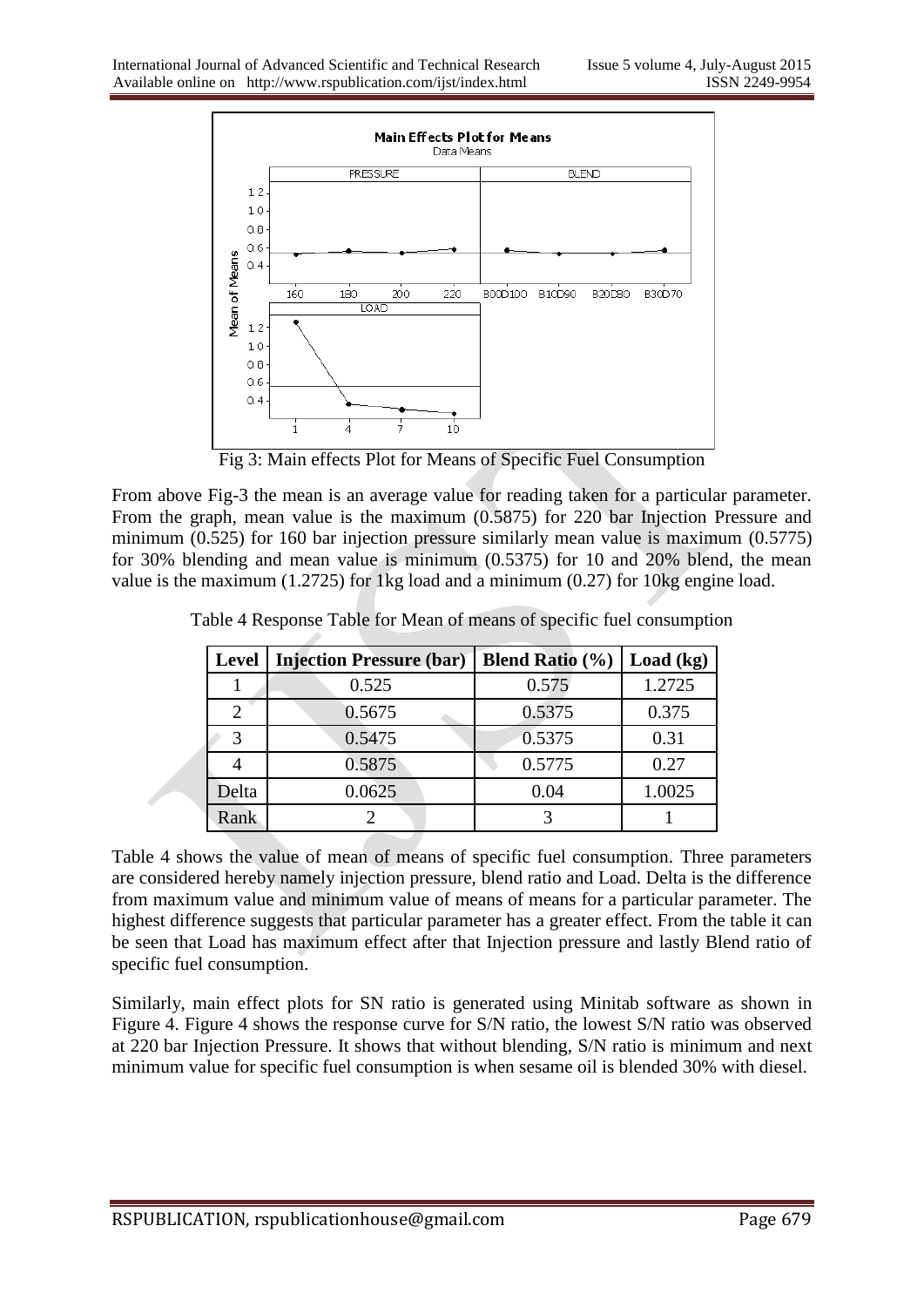

Fig 4: Main effects Plot for Means of SN Ratio

It also shows that at a load of 1 kg, S/N ratio is minimum that shows condition for lowest specific fuel consumption.

Table 5. Response Table for Signal to Noise Ratios Smaller is better

| <b>Level</b>                | <b>Injection Pressure (bar)</b> | <b>Blend Ratio</b> $(\% )$ | Load (kg) |
|-----------------------------|---------------------------------|----------------------------|-----------|
|                             | 8.118                           | 6.684                      | $-2.076$  |
| $\mathcal{D}_{\mathcal{L}}$ | 7.023                           | 7.847                      | 8.839     |
| 3                           | 6.66                            | 6.948                      | 10.187    |
|                             | 6.531                           | 6.853                      | 11.381    |
| Delta                       | 1.587                           | 1.163                      | 13.458    |
| Rank                        | 2                               |                            |           |

As per Table 5, Delta is the difference between the maximum value and minimum value. Rank denotes the maximum and minimum effect of the parameters. It shows that the effect of load is maximum whereas the effect of Injection Pressure is minimum on Specific Fuel consumption.

Table 6. Predicted Values for Minimum Specific Fuel consumption

| <b>Injection</b><br><b>Pressure</b><br>(bar) | <b>Blend</b><br><b>Ratio</b> | Load<br>$\left( \mathrm{kg}\right)$ | <b>Signal to Noise</b><br><b>Ratio</b> | <b>Specific Fuel</b><br><b>Consumption</b><br>$(kg/kw-hr)$ |
|----------------------------------------------|------------------------------|-------------------------------------|----------------------------------------|------------------------------------------------------------|
| 160                                          | <b>B10D90</b>                |                                     | 13.1806                                | 0.21875                                                    |

In Table 6 an optimum set of parameters has been achieved by response curve analysis generated with the help of Minitab software. Minitab software for Taguchi method of optimization suggested Signal to Noise (S/N) ratio to be maximum for minimum specific fuel consumption. The result suggests that minimum specific fuel consumption is obtained when the engine is operated at 160 bar injection pressure at 10 kg Load and sesame is blended with 10%.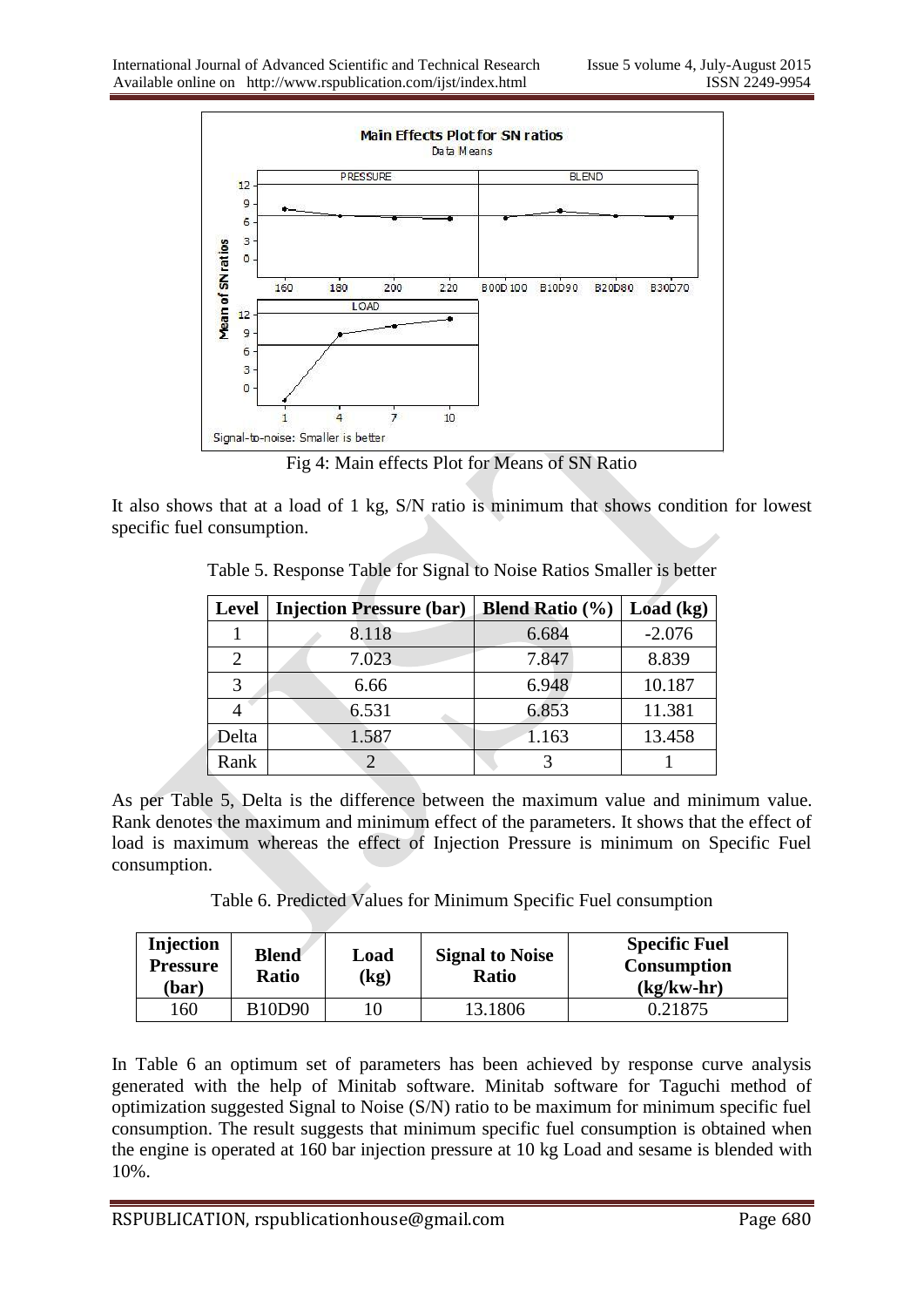| <b>Blend</b><br><b>Ratio</b> | Injection<br><b>Pressure</b><br>(bar) | Load<br>(kg) | <b>Specific Fuel</b><br><b>Consumption</b><br>$(kg/kw-hr)$ |
|------------------------------|---------------------------------------|--------------|------------------------------------------------------------|
| <b>B10D90</b>                | 160                                   |              | 1.22125                                                    |
| <b>B10D90</b>                | 160                                   |              | 0.32375                                                    |
| <b>B10D90</b>                | 160                                   |              | 0.25875                                                    |
| <b>B10D90</b>                | 160                                   | 10           | 0.21875                                                    |

|  | Table 7. Comparison of SFC for different Loading condition |
|--|------------------------------------------------------------|
|  |                                                            |

Table 7 shows comparision of the value of Specific fuel consumption for different load condition at Fixed Injection Pressure and blend ratio. This shows minimum values of specific fuel consumption under varying load. These shows minimum specific fuel consumption for a particular load when operated under different injection pressure or blend proportion as the effect of load is maximum on specific fuel consumption.

#### **VII. CONFIRMATION EXPERIMENT**

After this a confirmation experiment was done in order to check the value of optimum parameters obtained through the Taguchi analysis. Below table shows a comparison of computing value and Experimental Value. Considering optimum parameter for minimum specific fuel consumption that is at 160 bar Injection Pressure when blended with 10% sesame oil at different load condition.

| <b>Blend</b><br><b>Ratio</b> | <b>Injection</b><br><b>Pressure</b><br>(bar) | Load<br>$\left(\mathrm{kg}\right)$ | <b>Predicted value</b><br>of Specific Fuel<br><b>Consumption</b><br>$(kg/kw-hr)$ | <b>Experimental</b><br>value of<br><b>Specific fuel</b><br>consumption<br>$(kg/kw-hr)$ | Difference in<br>percentage<br>(%) |
|------------------------------|----------------------------------------------|------------------------------------|----------------------------------------------------------------------------------|----------------------------------------------------------------------------------------|------------------------------------|
| <b>B10D90</b>                | 160                                          |                                    | 1.221                                                                            | 1.238                                                                                  |                                    |
| <b>B10D90</b>                | 160                                          | $\overline{4}$                     | 0.323                                                                            | 0.307                                                                                  |                                    |
| <b>B10D90</b>                | 160                                          |                                    | 0.258                                                                            | 0.258                                                                                  |                                    |
| <b>B10D90</b>                | 160                                          | 10                                 | 0.218                                                                            | 0.210                                                                                  |                                    |

Table 8. Comparison of Predicted value and Experimental Value

Table 8 shows a comparison between result of specific fuel consumption as obtained from Taguchi analysis with the result obtained from confirmation experiment. The Experimental result shows fluctuation of about 0 to 2 % as compared to the predicted value.

#### **IX. CONCLUSION**

Above experiment shows that specific fuel consumption is minimum when blend of sesame with diesel is done in 10%, Injection pressure is 160 bar and load is 10kg.Signal to noise analysis shows that load has maximum effect on specific fuel consumption after that Injection Pressure and blend ratio has least effect.